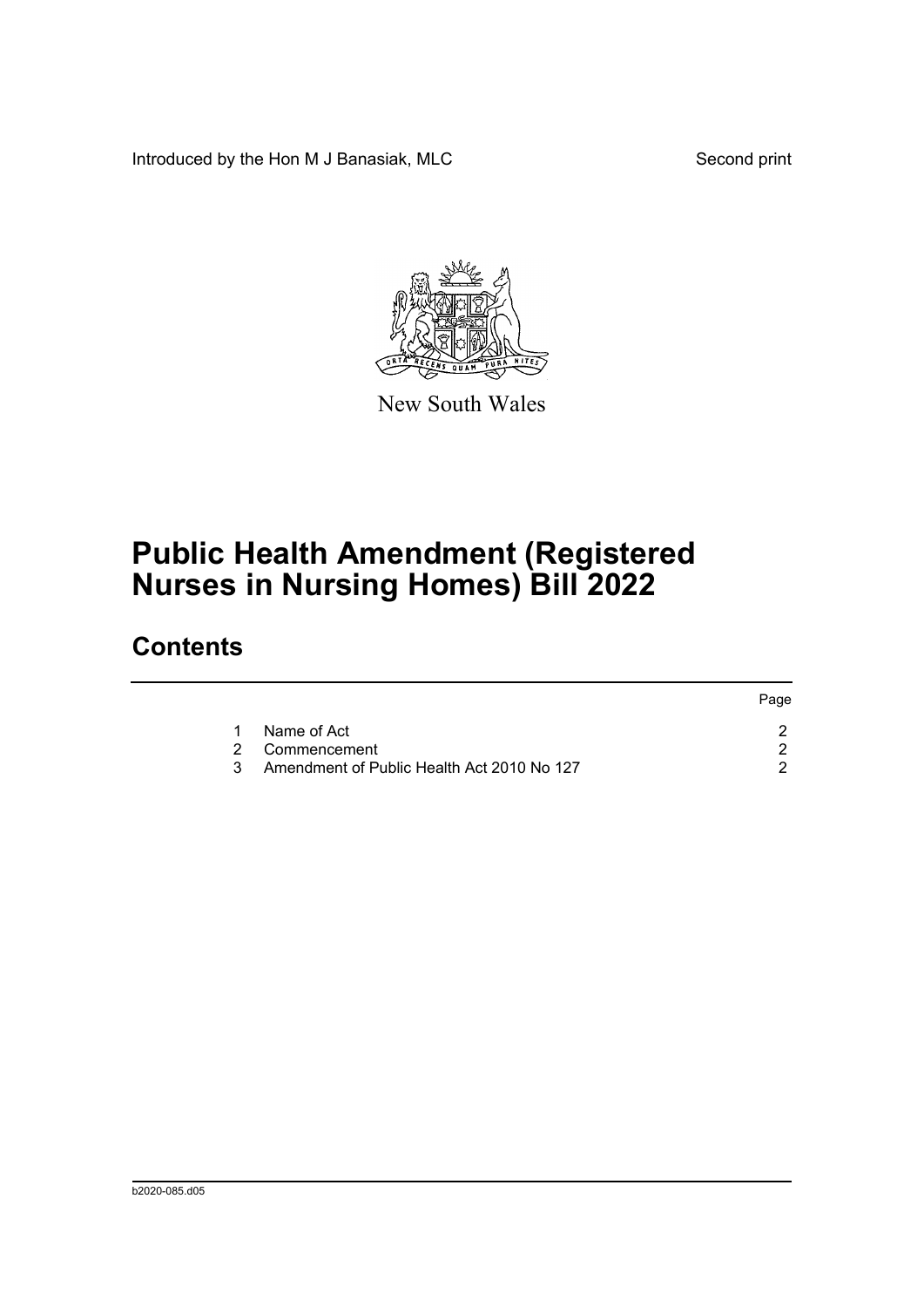*This PUBLIC BILL, originated in the LEGISLATIVE COUNCIL and, having this day passed, is now ready for presentation to the LEGISLATIVE ASSEMBLY for its concurrence.*

*Legislative Council*

*Clerk of the Parliaments.*



New South Wales

## **Public Health Amendment (Registered Nurses in Nursing Homes) Bill 2022**

Act No , 2022

## **A Bill for**

An Act to amend the *Public Health Act 2010* to bring the definition of a nursing home into line with relevant Commonwealth legislation so as to ensure that the requirement for a registered nurse to be on duty at all times at a nursing home is continued.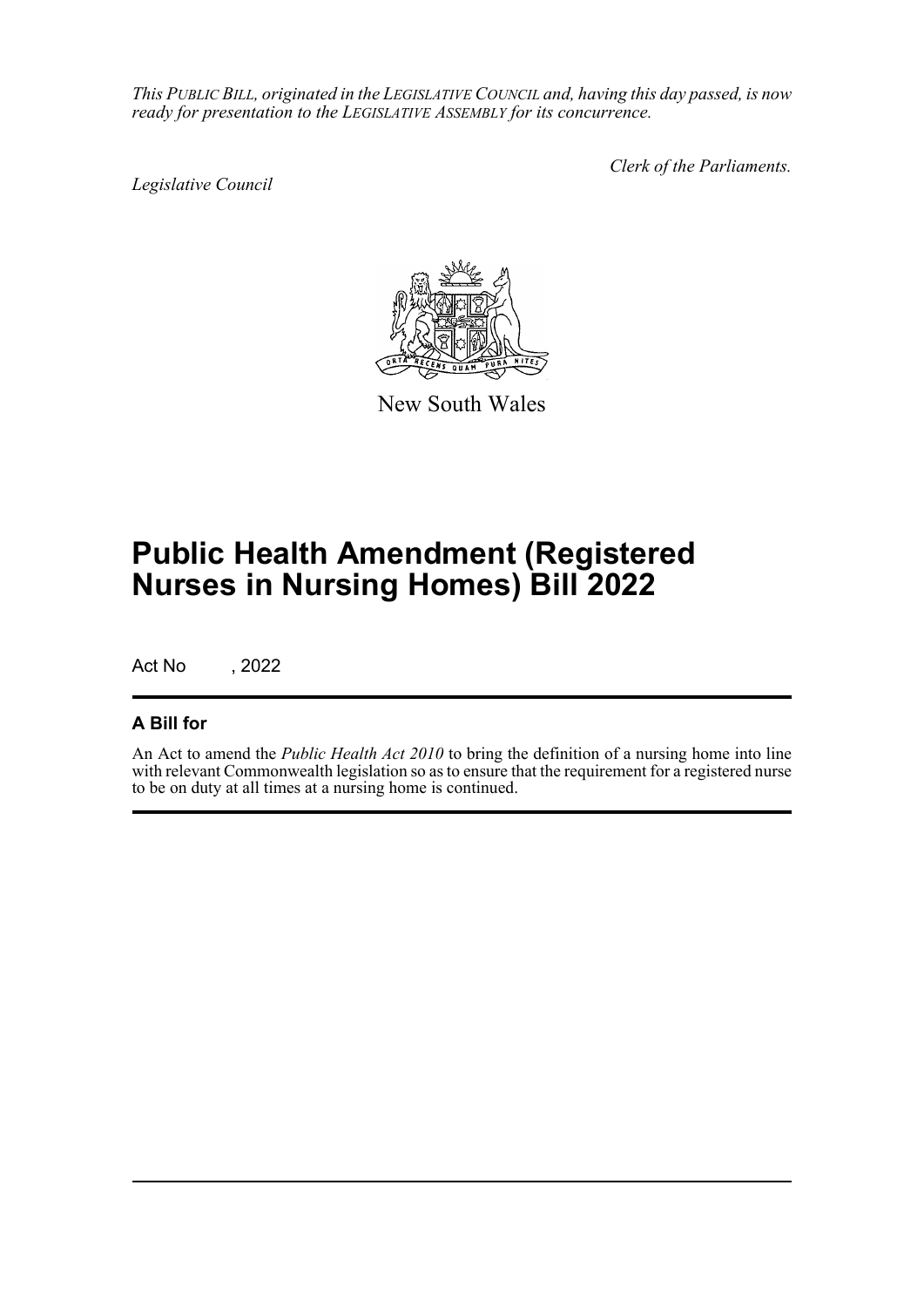Public Health Amendment (Registered Nurses in Nursing Homes) Bill 2022 [NSW]

<span id="page-2-2"></span><span id="page-2-1"></span><span id="page-2-0"></span>

|              |                                                                                                  | The Legislature of New South Wales enacts—                                       |     |                                            |                                                                                                                                                        | 1              |  |
|--------------|--------------------------------------------------------------------------------------------------|----------------------------------------------------------------------------------|-----|--------------------------------------------|--------------------------------------------------------------------------------------------------------------------------------------------------------|----------------|--|
| 1            | <b>Name of Act</b>                                                                               |                                                                                  |     |                                            |                                                                                                                                                        |                |  |
|              | This Act is the <i>Public Health Amendment (Registered Nurses in Nursing Homes)</i><br>Act 2022. |                                                                                  |     |                                            |                                                                                                                                                        |                |  |
| $\mathbf{2}$ | <b>Commencement</b>                                                                              |                                                                                  |     |                                            |                                                                                                                                                        |                |  |
|              |                                                                                                  | This Act commences on the date of assent to this Act.                            |     |                                            |                                                                                                                                                        |                |  |
| 3            |                                                                                                  |                                                                                  |     |                                            | Amendment of Public Health Act 2010 No 127                                                                                                             | $\overline{7}$ |  |
|              | (1)                                                                                              | <b>Section 5 Definitions</b>                                                     |     |                                            |                                                                                                                                                        |                |  |
|              |                                                                                                  | Omit the definition of <i>nursing home</i> from section $5(1)$ . Insert instead— |     |                                            |                                                                                                                                                        |                |  |
|              | $being$ —                                                                                        |                                                                                  |     |                                            | <i>nursing home</i> means a facility at which residential care within the<br>meaning of the <i>Aged Care Act 1997</i> of the Commonwealth is provided, | 10<br>11<br>12 |  |
|              |                                                                                                  |                                                                                  | (a) |                                            | a facility at which a high level of residential care (however<br>described under or in accordance with that Act) is provided, or                       | 13<br>14       |  |
|              |                                                                                                  |                                                                                  | (b) |                                            | a facility of a class prescribed by the regulations.                                                                                                   | 15             |  |
|              |                                                                                                  |                                                                                  |     |                                            | <b>Note.</b> The definition of "residential care" in the Aged Care Act 1997 of the<br>Commonwealth is as follows—                                      | 16<br>17       |  |
|              |                                                                                                  |                                                                                  | (1) |                                            | Residential care is personal care or nursing care, or both personal care<br>and nursing care, that:                                                    | 18<br>19       |  |
|              |                                                                                                  |                                                                                  |     | (a)                                        | is provided to a person in a residential facility in which the person<br>is also provided with accommodation that includes:                            | 20<br>21       |  |
|              |                                                                                                  |                                                                                  |     |                                            | (i)<br>appropriate staffing to meet the nursing and personal care<br>needs of the person; and                                                          | 22<br>23       |  |
|              |                                                                                                  |                                                                                  |     |                                            | meals and cleaning services; and<br>(ii)                                                                                                               | 24             |  |
|              |                                                                                                  |                                                                                  |     |                                            | furnishings, furniture and equipment for the provision of<br>(iii)<br>that care and accommodation; and                                                 | 25<br>26       |  |
|              |                                                                                                  |                                                                                  |     | (b)                                        | meets any other requirements specified in the Subsidy<br>Principles.                                                                                   | 27<br>28       |  |
|              |                                                                                                  |                                                                                  | (2) |                                            | However, residential care does not include any of the following:                                                                                       | 29             |  |
|              |                                                                                                  |                                                                                  |     | (a)                                        | care provided to a person in the person's private home;                                                                                                | 30             |  |
|              |                                                                                                  |                                                                                  |     | (b)                                        | care provided in a hospital or in a psychiatric facility;                                                                                              | 31             |  |
|              |                                                                                                  |                                                                                  |     | (c)                                        | care provided in a facility that primarily provides care to people<br>who are not frail and aged;                                                      | 32<br>33       |  |
|              |                                                                                                  |                                                                                  |     | (d)                                        | care that is specified in the Subsidy Principles not to be<br>residential care.                                                                        | 34<br>35       |  |
|              | (2)                                                                                              | Section 104 Nursing homes to be staffed by registered nurses                     |     |                                            |                                                                                                                                                        |                |  |
|              |                                                                                                  |                                                                                  |     | Omit section $104(1)(a)$ . Insert instead— |                                                                                                                                                        |                |  |
|              |                                                                                                  |                                                                                  | (a) |                                            | at least the prescribed number of registered nurses are on duty in<br>the nursing home at all times, and                                               | 38<br>39       |  |
|              | (3)                                                                                              | <b>Section 104(3)</b>                                                            |     |                                            |                                                                                                                                                        | 40             |  |
|              |                                                                                                  |                                                                                  |     |                                            | Omit the subsection. Insert instead—                                                                                                                   | 41             |  |
|              |                                                                                                  | (3)                                                                              |     | In this section-                           |                                                                                                                                                        | 42             |  |
|              |                                                                                                  |                                                                                  |     |                                            | director of nursing of a nursing home means the person responsible for<br>the overall care of the residents of the nursing home.                       | 43<br>44       |  |
|              |                                                                                                  |                                                                                  |     |                                            | <i>prescribed number</i> means the number prescribed by the regulations for<br>the purposes of subsection $(1)(a)$ , being a number not less than 1,   | 45<br>46       |  |